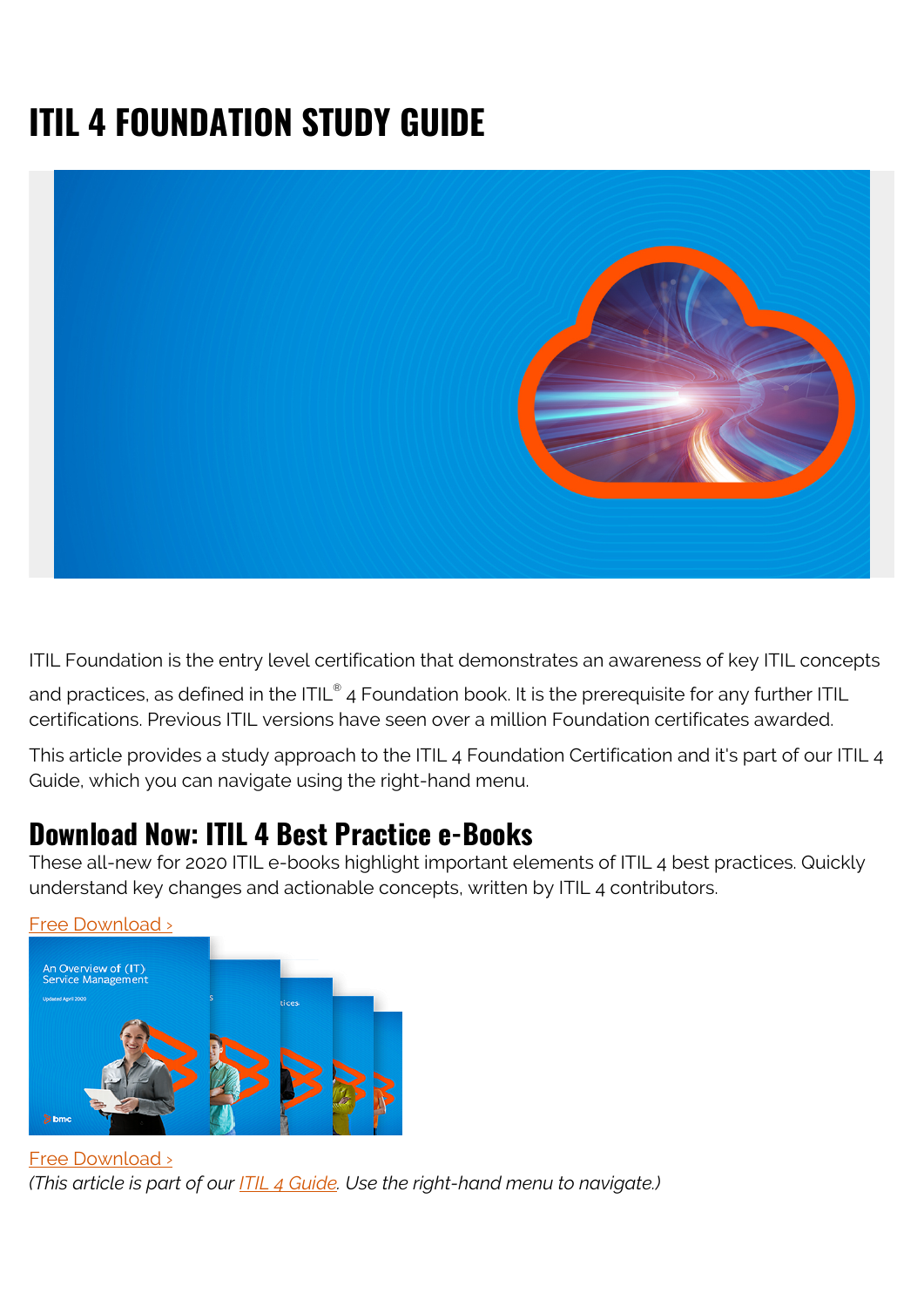# **What to expect on the Foundation Exam**

To earn the ITIL Foundation certification, you must correctly answer 26 questions on a 40 question multiple-choice exam (65%). Each question will include 4 possible answers from which you must provide the best answer to the question. Each correct answer is awarded one mark.

The exam's duration is 1 hour. Candidates taking the exam in a language that is not their native or working language may be awarded 25% extra time, i.e. 75 minutes in total. It is a "closed book" examination. No materials other than the examination materials are permitted.

The ITIL Foundation certification does not expire or require continuing education to maintain.

# **ITIL Foundation Exam Administration**

You are not required to take an ITIL training course before you sit for the exam, but training is strongly recommended. If you are planning on earning higher level ITIL certifications, then it would be worthwhile to get formal training because it includes more detailed discussion on how the pieces fit together instead of just preparing you to pass the Foundation exam. SerView, VipCon, and BMC offer [some training options.](https://web.archive.org/web/20200630112244/https://vipcon.com/de/newsroom/itil-schulung/)

Cost for taking the exam varies by country, with a typical expense of around \$300. Training organizations usually include the cost for taking the exam in their course fee and can administer the exam right after training is complete.

You may take the exam at a testing center and some providers may also enable you to take the exam online without going to an exam center.If you choose this option, you must use a webcam. A proctor will greet you, walk you through the examination process, and then observe while you take the exam.



On completion of the online exam, the provisional score will be displayed on the screen after you fill out a post exam survey. Final scores and an e-certificate are available within two business days, while a hard copy certificate is available for shipping upon request (additional charges apply).

# **Exam Resources**

[Axelos](https://www.axelos.com/) is the worldwide manager of multiple best practice methodologies, including ITIL. They provide a number of resources for the exam, including books, sample exams, and exam apps. Axelos was formed in 2013 as a joint venture between the UK Cabinet Office and Capita PLC to manage, develop, and grow the Global Best Practice Portfolio.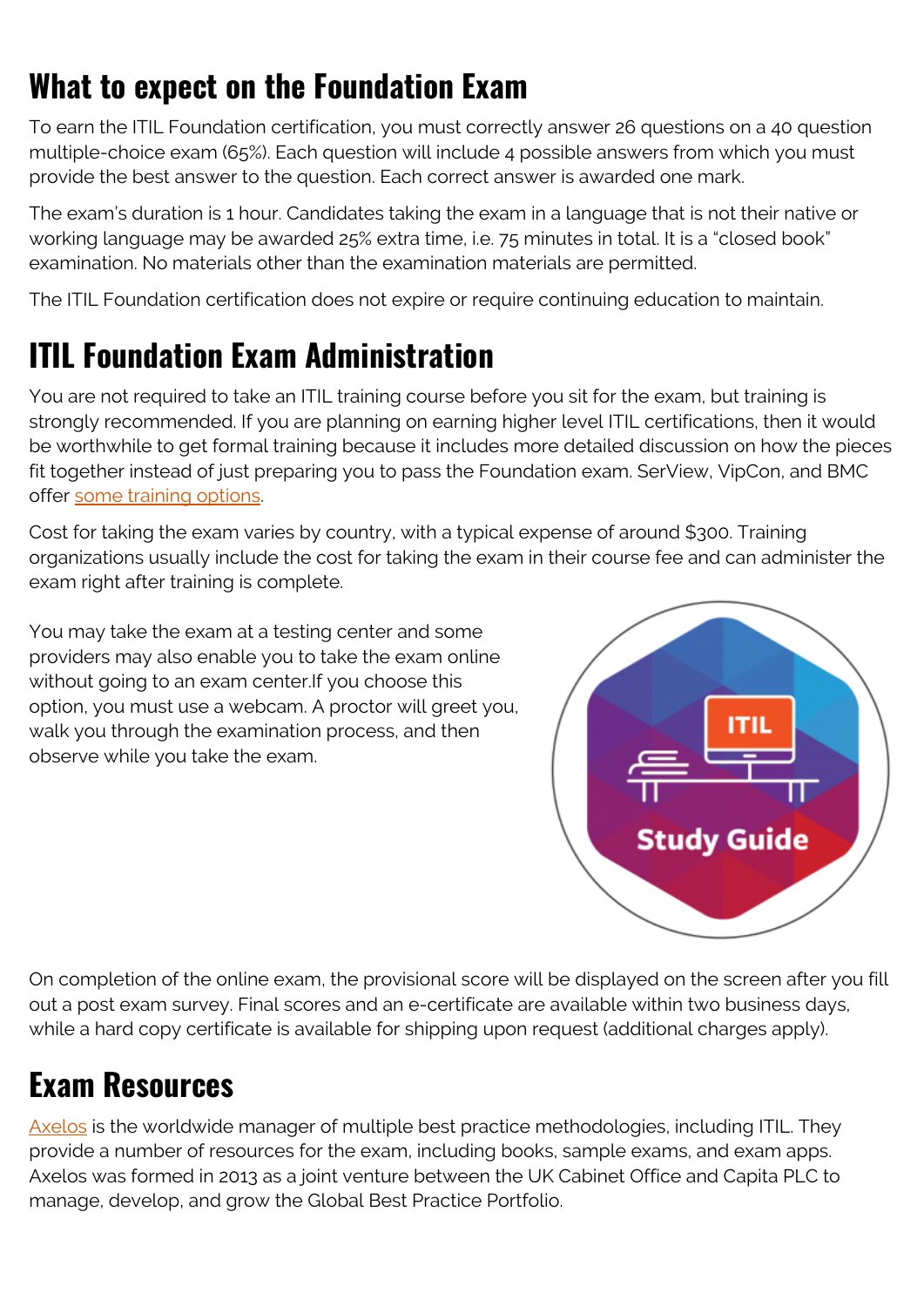# **ATOs: Accredited Training Organizations**

Axelos works with PeopleCert as its sole exam provider and accreditation body. PeopleCert is authorized to provide training and administer examinations through training organizations that it has accredited worldwide on behalf of Axelos. ATOs provide both in person and online resources including classroom and online training and exams. More information about PeopleCert can be found on their [website](https://www.peoplecert.org/browse-certifications/it-governance-and-service-management/itil-1/itil-foundation-476).

## **Exam Question Types**

The ITIL Foundation exam questions are all Objective Test Questions (OTQs), which present four options from which one option is selected.

There are four question styles used within this OTQ type:

- Standard e.g. What is a service?
- Missing word e.g. Keep it \_\_\_\_\_\_\_\_\_\_ and practical.
- List (2 correct items) e.g. Which statement is correct? 1, 2, 3, 4. Choices A: 1&4 B: 2&4 etc.
- Negative standard e.g. Which is NOT a type of change?

Negative standard questions are used as an exception and are therefore used sparingly in exams.

## **General Examination Tips**

- You are not penalized for wrong answers. If you have drawn a blank, choose an answer to give yourself a chance.
- Drop perfectionism. The exam is pass/fail. There is no bonus credit for answering more than 26 questions correctly.
- Tips for checking your answers before submitting your exam:
	- Read through each question to make sure you did not fall into any traps.
	- Count how many answers you are sure you have gotten correct. If you have more than 26, then submit the exam. If you are a cautious person, submit the exam when you have more than 28 correct.

## **Key to Success: Avoid the Traps**

The ITIL Foundation exam has a high pass rate. Statistics published in 2013 show a 90% pass rate, and many training providers advertise a 99% pass rate. Those who avoid the key traps will succeed on the exam.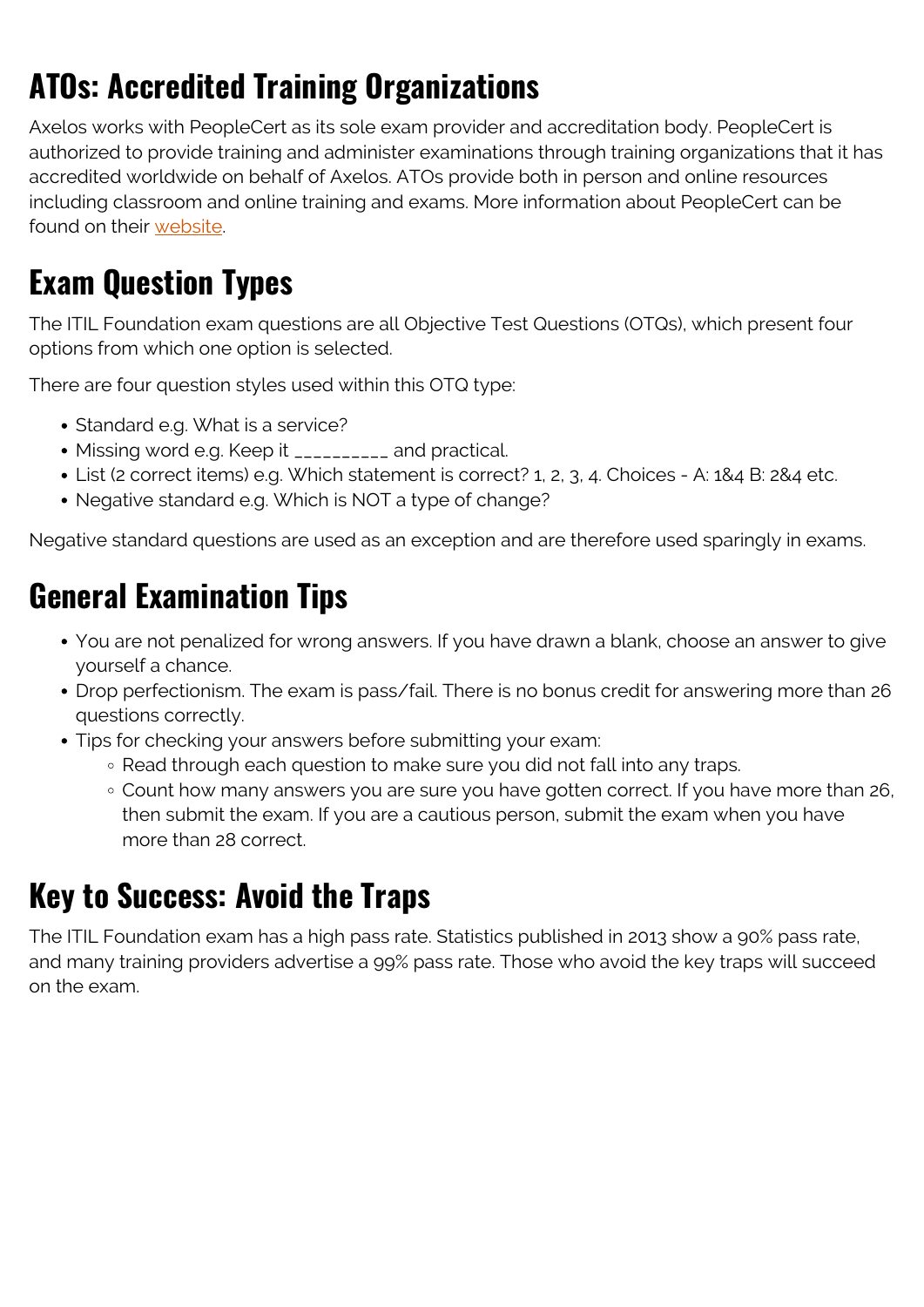

## **Trap #1: Overthinking**

#### **How to avoid the trap: Memorize, don't analyze**.

The exam is multiple choice and testing basic knowledge of ITIL best practices. Memorize high-level concepts and definitions and stay focused on those concepts and definitions. Do not think about how your company does a particular process. Do not think about how you would improve the process. Just answer based on the ITIL materials.

Example: What is an emergency change?

A A change that is subject to expedited [risk assessment](https://blogs.bmc.com/blogs/risk-assessment-vs-vulnerability-assessment/) because it is required to resolve an incident.

B A change that doesn't need risk assessment because the procedure has been pre-authorized.

C A change that needs to be assessed, authorized, and scheduled by a change authority.

D A change that is assessed, authorized and scheduled as part of 'continual improvement'.

The answer is A. Three of the four of the answers are related to types of change, but only A is the correct definition of an emergency change. Answer B is a standard change while C is a normal change. D is not a type of change specified by ITIL.

## **Trap #2: Too many choices**

#### **How to avoid the trap: Memorize groups**

Some questions offer 2 or more options that may be correct. The answers will involve various combinations of those options, and only one combination is correct. The simplest version of this question is to present two options and offer these four potential answers: #1 only, #2 only, both, or neither. Frequently, there will be 4 options and 4 combinations presented.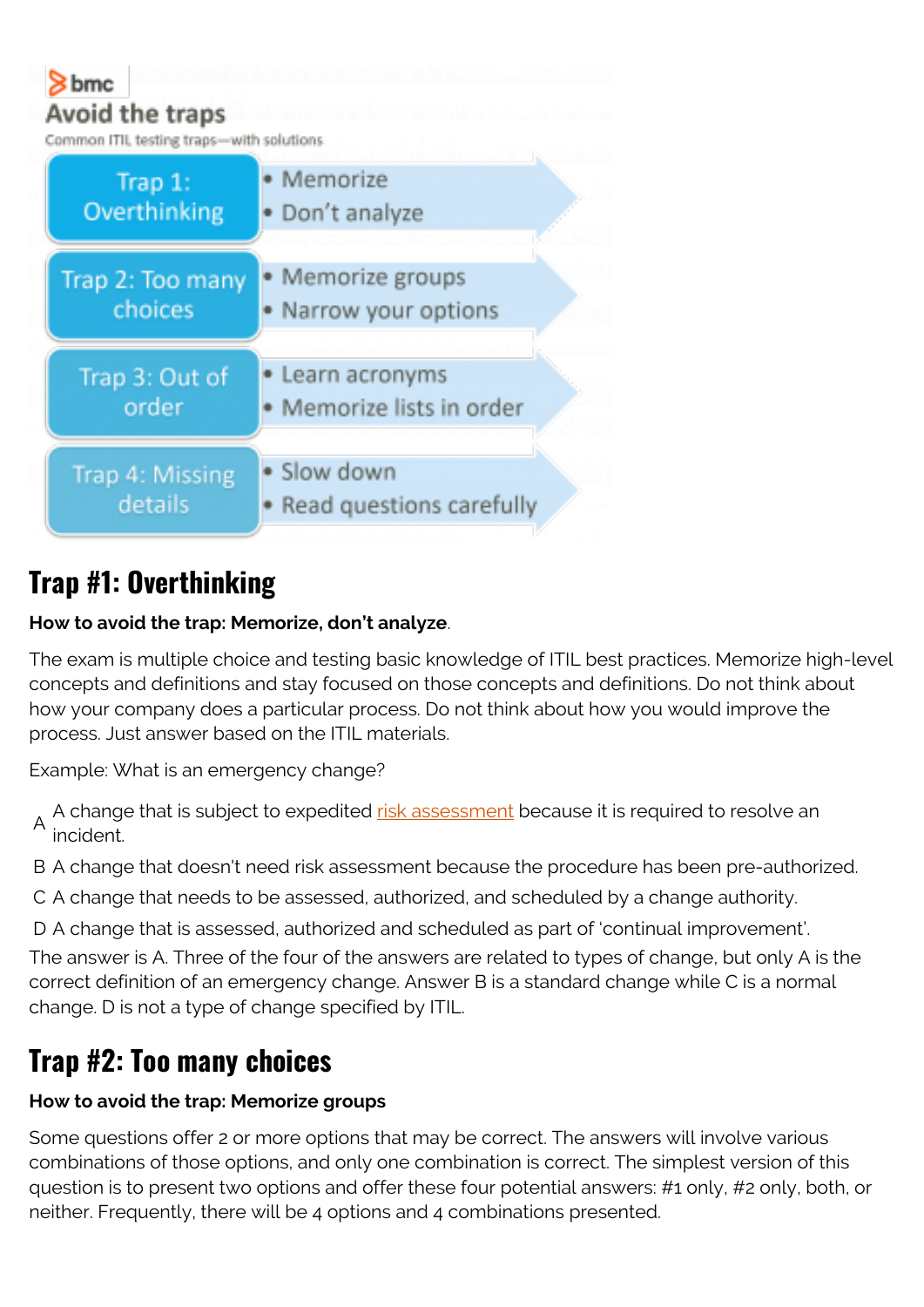## **Trap #3: Out of order**

#### **How to avoid the trap: Learn acronyms. Memorize lists in their correct order**.

It's not always enough to know the items in a list. If they are presented in a particular sequence or represented by an acronym, then it is crucial to know the correct order. Knowing the sequence makes the difference between an easy answer and a wild guess.

Example: What is the correct sequence within the [continual improvement](https://blogs.bmc.com/blogs/itil-continual-improvement/) model?

A Where are we now? Where do we want to be? Did we get there?

- B Where do we want to be? Take action. Did we get there?
- C What is the vision? Where do we want to be? Did we get there?

D How do we get there? Take action. Did we get there?

The answer is D. It lists steps 4, 5 and 6 of the continual improvement model in the correct sequence.

#### **Trap #4: Speed reading**

#### **How to avoid the trap: Read each question carefully**.

Some questions are worded in a way that would trip up someone who did not read every word of the question. Do not read the first few words and jump down to the answers. Each question has some keywords that will either make the right answer obvious or quickly eliminate one or more possible answers.

Two common ways to trap speed readers are:

Asking for the **best** answer or the answer that **most closely** Some questions provide word-forword definitions, while others include a slight change. In some cases, there may be two possible answers that are nearly identical. You'll need to read the answers to discover the difference between the two answers and choose the correct one.

Example: The BEST definition of an event is:

- A An occurrence where a performance threshold has been exceeded and an agreed Service Level has already been impacted.
- B An occurrence that is significant for the management of configuration items or delivery of services.
- C A known system defect that generates multiple incident reports.
- D A planned meeting of customers and IT staff to announce a new service or improvement program.

The answer is B. The first answer is part of Service Level Management . C is a known error and is handled by Problem Management. The planned meeting described by D is part of Release and Deployment Management.

Using negative descriptors, such as **NOT** or **EXCEPT**. Instead of choosing the correct answer, you will be asked to choose the incorrect answer.

Example: Which of the following is NOT a service management practice?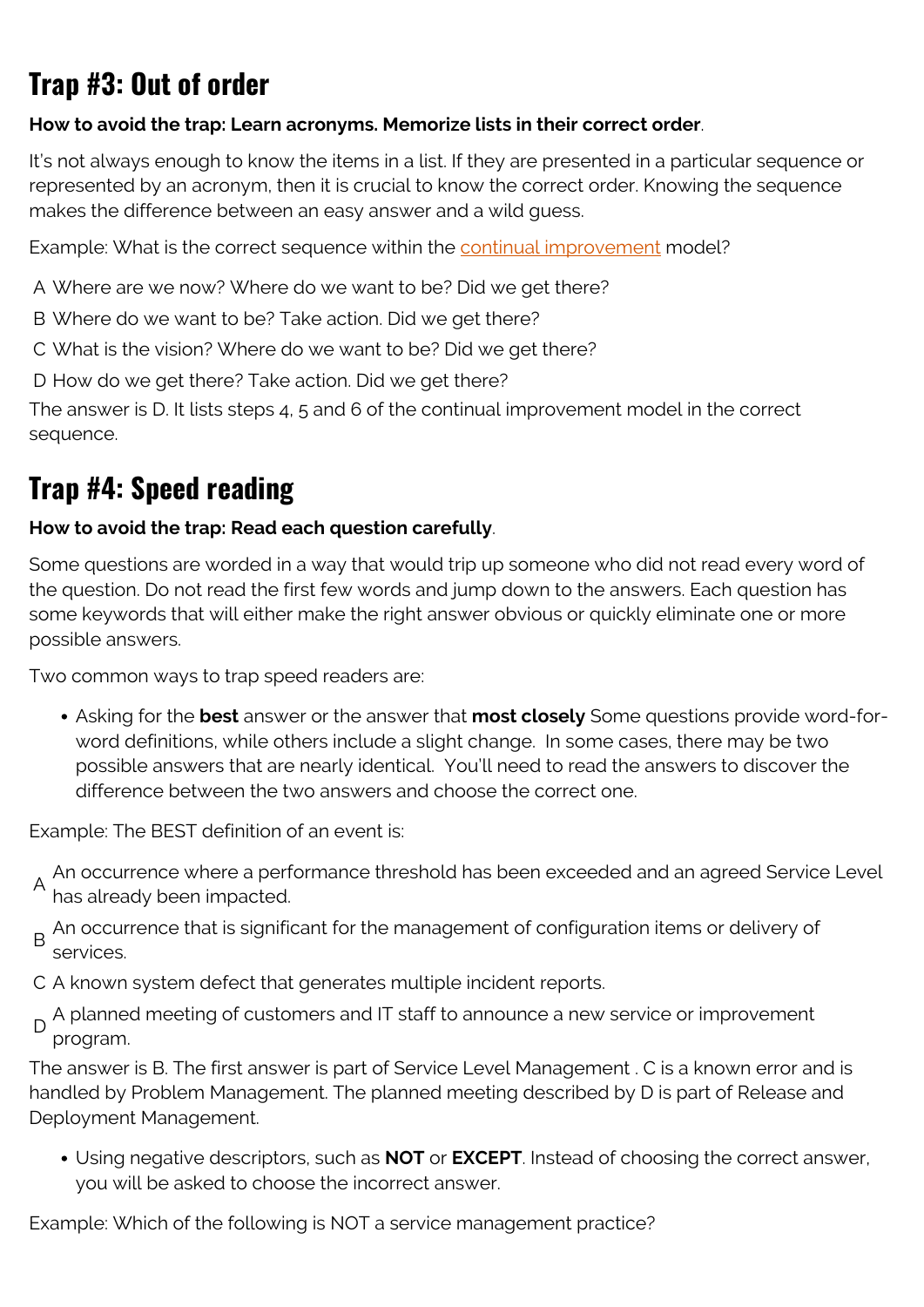- A Business analysis
- B Change control
- C Release management
- D Knowledge management

The answer is D. A, B and C are service management practices, while knowledge management is a general management practice.

As you read more practice questions, you will recognize the keywords that can easily point to the correct answer or eliminate possible distractors. Memorizing the material in its proper order and understanding how exam questions are worded are the biggest keys to success.

## **What to study**

*Please note: This is not a comprehensive list. The purpose of this summary is to highlight the areas of focus for question that appear on the ITIL Foundation Certification exam.*

*For a more comprehensive listing, download the [Foundation Syllabus](https://www.axelos.com/getmedia/9abec3eb-c4e0-4b61-90ca-10bab8f87faa/ITIL-4-candidate-syllabus.aspx) from the Axelos site if it has not been included with your training materials. Axelos provides this syllabus to ensure that ATOs cover the appropriate material in their training. If you are doing self-study, the suggested training timeframes help you prioritize what material to study and how much time to spend studying each topic.*

As of April 2019, the Foundation syllabus breaks down levels of understanding into Awareness and Comprehension according to Bloom's Taxonomy of learning which is used to categorize learning objectives, and from there assess learning achievements. Awareness topics do not go in-depth, so in most cases they can be addressed by memorizing key definitions. Comprehension topics require a deeper level of knowledge and will require more understanding. Comprehension goes beyond memorizing definitions and includes understanding why and how the concept impacts the business.

In the ITIL Foundation exam, the number of questions according to Bloom's Taxonomy is as follows:

#### **Blooms Taxonomy Level Number of Questions**

BL1: Awareness 9 BL 2: Comprehension 31 The ITIL Foundation exam syllabus can be summarized as follows:

| <b>No. Learning Outcome</b> |                                     | <b>Assessment Criteria</b>                                                                                                                                                                                                                                                                  | No of OTQs |
|-----------------------------|-------------------------------------|---------------------------------------------------------------------------------------------------------------------------------------------------------------------------------------------------------------------------------------------------------------------------------------------|------------|
| $\mathbf{1}$                | Understand the key service concepts | Definitions and concepts:<br>(Service, Utility, Warranty, Customer,<br>User, Service management, Sponsor,<br>Cost:<br>Value, Organization, Outcome,<br>Output, Risk, Utility, Warranty;<br>Service offering, Service relationship<br>management, Service provision,<br>Service consumption) | 5          |
|                             |                                     |                                                                                                                                                                                                                                                                                             |            |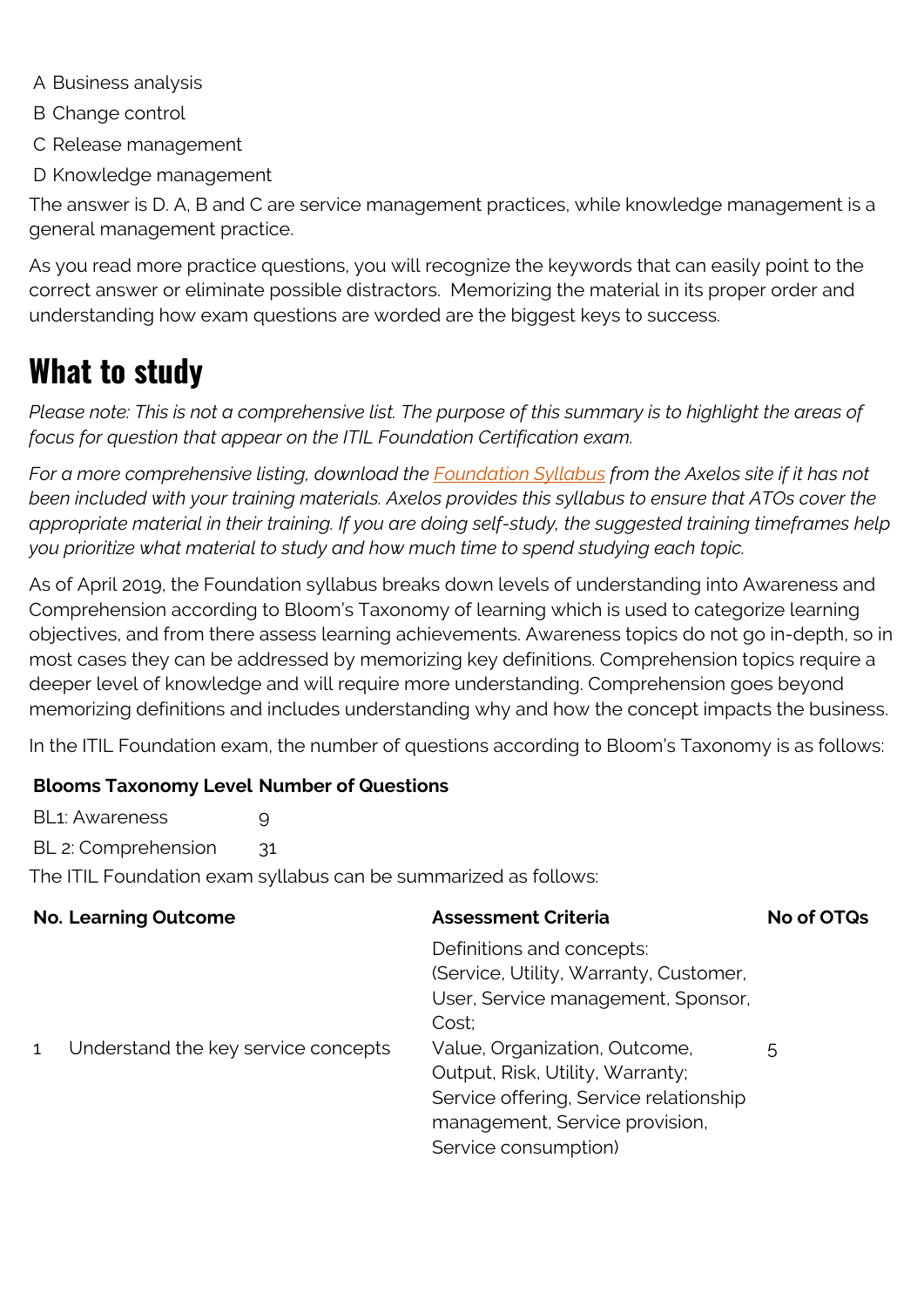Understand how the ITIL guiding

- 2 principles can help an organization adopt and adapt service management
- 3 Understand the four dimensions of service management

Understand the purpose and

- 4 components of the ITIL service value system
- 5 Understand the activities of the service value chain, and how they interconnect

6 Know the purpose and key terms of 18 ITIL practices

Describe nature, use and interaction of the guiding principles: (Focus on value; Start where you are; Progress iteratively with feedback; Collaborate and promote visibility; Think and work holistically; Keep it simple and practical; Optimize and automate) 5 Describe the four dimensions: (Organizations and People; Information and Technology; Partners 2 and Suppliers; Value streams and Processes) Describe the ITIL SVS: (Guiding principles, Governance, Service value chain, Practices, Continual improvement) 1 Describe inputs, outputs and purpose of each value chain activity: (Plan, Improve, Engage, Design & transition, Obtain/build, Deliver & support) 4 Recall purpose of the 18 ITIL Practices: (Information security management; Relationship management; Supplier management; Availability management; Capacity and performance management; IT asset management; Service continuity management; Monitoring and event management; Release management; Service configuration management; Deployment management; Continual improvement; Change control; Incident management; Problem management; Service request management; Service desk; Service level management) 7

Recall definitions of 8 key ITIL Terms: (Availability, IT asset, Event, Configuration item, Change, Incident, Problem, Known error).